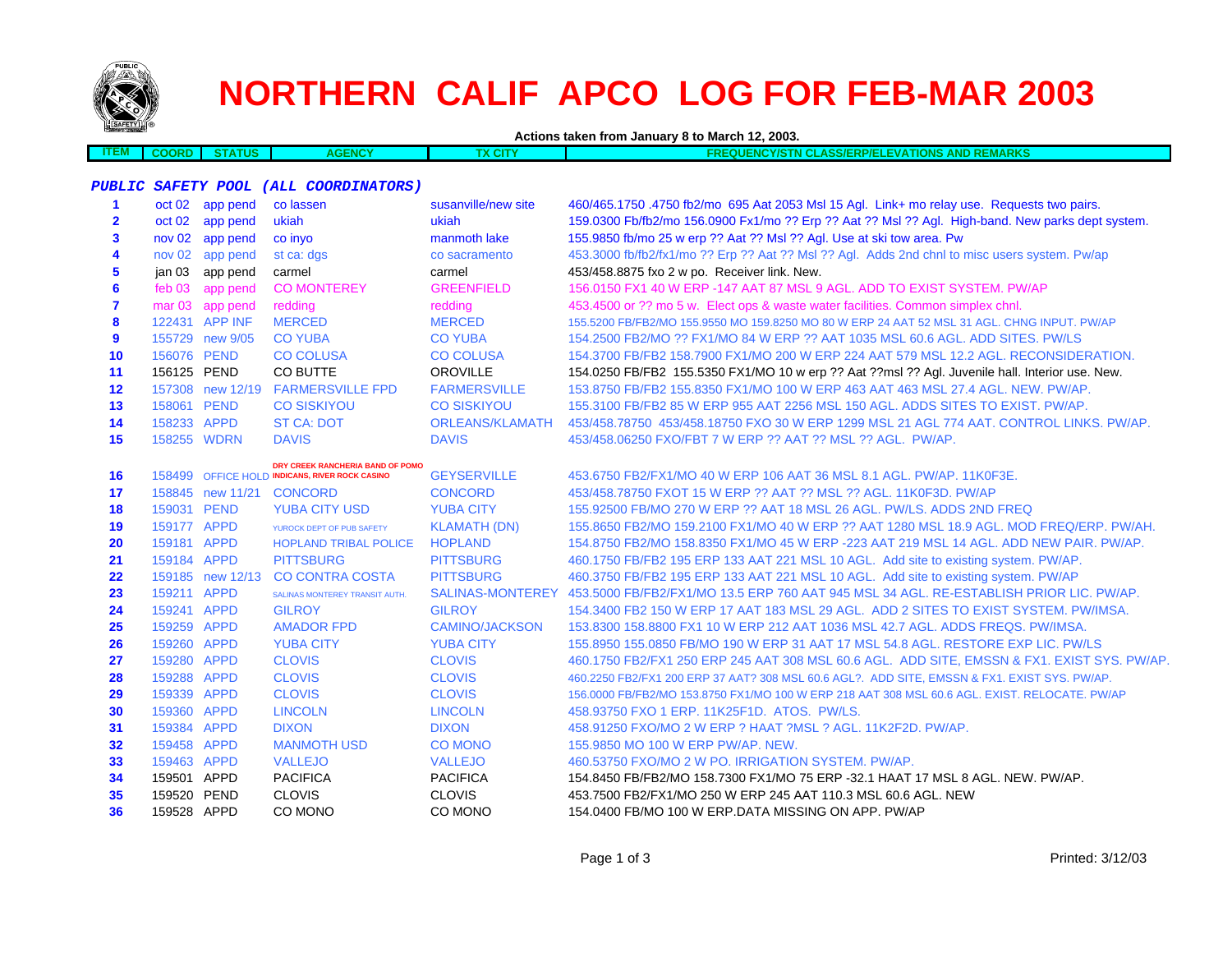| 37 | 159609 | <b>NEW</b>         | <b>HOPLAND TRIBAL POLICE</b> | <b>HOPLAND</b>        |
|----|--------|--------------------|------------------------------|-----------------------|
| 38 | 159620 | <b>APPD</b>        | CO TRINITY                   | <b>TRINITY CENTER</b> |
| 39 | 159637 | <b>RENUM</b>       | ST JOSEPHS MED CNTR          | <b>STOCKTON</b>       |
| 40 | 159649 | <b>APPD</b>        | CHICO                        | CHICO                 |
| 41 | 159651 | <b>APPD</b>        | LOS BANOS USD                | <b>LOS BANOS</b>      |
| 42 | 159759 | <b>APPD</b>        | <b>CO TULARE</b>             | <b>SPRINGVILLE</b>    |
| 43 | 159899 | <b>APPD</b>        | <b>CLOVIS</b>                | <b>CLOVIS</b>         |
| 44 | 160176 | new 2/19           | <b>CO SIERRA</b>             | <b>CO SIERRA</b>      |
| 45 | 160343 | <b>APPD</b>        | ST JOSEPHS MED CNTR          | <b>STOCKTON</b>       |
| 46 | 160375 | <b>APPD</b>        | <b>TRUCKEE DONNER PUD</b>    | <b>TRUCKEE</b>        |
| 47 | 160388 | new 2/24           | <b>MOSQUITO FPD</b>          | <b>PLACERVILLE</b>    |
| 48 | 160594 | <b>APPD</b>        | ST CA: CHP                   | <b>REDDING</b>        |
| 49 | 160601 | new <sub>3/1</sub> | SANTA CLARA                  | <b>SANTA CLARA</b>    |
| 50 | 160615 | <b>PEND</b>        | CO SANTA CLARA               | <b>CO SANTA CLARA</b> |
| 51 | 160665 | <b>APPD</b>        | <b>DELANO COMM CORR FAC</b>  | <b>DELANO</b>         |
| 52 | 160770 | <b>APPD</b>        | <b>MAD RIVER COMM HOSP</b>   | <b>ARCATA</b>         |
| 53 | 160881 | <b>PEND</b>        | <b>CO YUBA</b>               | <b>OREGON PK</b>      |
| 54 | 160896 | <b>APPD</b>        | <b>CO SAN JOAQUIN</b>        | <b>ESCALON</b>        |
| 55 | 160893 | <b>APPD</b>        | <b>CO SAN JOAQUIN</b>        | <b>CO SAN JOAQUIN</b> |
| 56 | 160949 | <b>APPD</b>        | <b>CO SAN JOAQUIN</b>        | <b>STOCKTON</b>       |
| 57 | 160895 | <b>APPD</b>        | <b>CO SAN JOAQUIN</b>        | <b>MANTECA</b>        |
|    |        |                    |                              |                       |

## **470-512 MHz POOL**

| 58  |             |                            | jul 02 app pend csu: hayward  | hayward             |
|-----|-------------|----------------------------|-------------------------------|---------------------|
| 59  |             | nov 02 app pend st ca: oes |                               | bay area (coord chn |
| -60 | 160777 APPD |                            | RICHARD SUSAINATHAN SAN BRUNO |                     |

## **800 MHz PUBLIC SAFETY (GP, YP, GF, YF)**

| 61 | jul 02            | app pend                | s san francisco                                         | s san francisco        |
|----|-------------------|-------------------------|---------------------------------------------------------|------------------------|
| 62 | oct <sub>02</sub> | app pend                | oakland                                                 | oakland                |
| 63 | $f$ eb 03         | app pend                | emeryville                                              | emeryville             |
| 64 | 156156            | <b>APP INF</b>          | <b>CHABOT-LOS POSADAS</b>                               | <b>HAYWARD</b>         |
| 65 | 158425            | <b>APPD</b>             | <b>CO SANTA CRUZ</b>                                    | <b>CO SANTA CRUZ</b>   |
| 66 | 158426            | <b>APPD</b>             | <b>CO SANTA CRUZ</b>                                    | <b>CO SANTA CRUZ</b>   |
| 67 | 158531            | <b>FRQ HLD</b>          | <b>CO BUTTE</b>                                         | <b>CO BUTTE</b>        |
| 68 | 158667            | <b>PEND</b>             | <b>CO SAN JOAQUIN</b>                                   | <b>CO SAN JOAQUIN</b>  |
| 69 | 158880            | <b>APPD</b>             | <b>LIVERMORE/AMADOR VLY TRANSIT</b><br><b>AUTHORITY</b> | <b>LIVERMORE</b>       |
| 70 | 159093            | <b>APPD</b>             | <b>ST CA: DOT</b>                                       | <b>RED BLUFF</b>       |
| 71 | 159095            | <b>APPD</b>             | <b>ST CA: P&amp;R</b>                                   | <b>RED BLUFF</b>       |
| 72 | 159341            | <b>APPD</b>             | <b>CO MONTEREY</b>                                      | <b>CO MONTEREY</b>     |
| 73 | 159430            | <b>APPD</b>             | <b>RICHMOND</b>                                         | <b>RICHMOND</b>        |
| 74 | 159562            | AFC OFF                 | ST CA: TD (CMARS)                                       | <b>RED BLUFF</b>       |
| 75 | 160057            | <b>INFO ONLY NEXTEL</b> |                                                         | <b>SAN LUIS OBISPC</b> |
| 76 | 160330            | <b>APPD</b>             | <b>WATSONVILLE</b>                                      | <b>WATSONVILLE</b>     |
| 77 | 160778            | <b>APPD</b>             | ST NV: DOT                                              | <b>TRUCKEE</b>         |

155.87250 158.84250 FB2/MO 153.08750 155.39750 FX1/MO 170 W ERP -239.7 AAT 219 MSL 14 AGL. 11K2F3E. PW/IM. 154.7850 FB2 440N W ERP 36.4 AAT 1313.4 MSL 17.6 AGL. ADD TO EXIST SYS. PW/AP. 159637 RENUM ST JOSEPHS MED CNTR STOCKTON MED 1-8 155.2200 155.3250 453.0750 FB/MO 500 W ERP 71 AAT 45.7 AGL. Restore license PW/IM 453.7500 453.5500 FB 458.7500 FX1 115 W ERP -24.9 AAT 62 MSL 40 AGL. ADD TO EXIST SYS. PW/AP 155.1600 FB 50 W ERP 1.3 AAT 32 MSL 12 AGL. RELOCATE. PW/IM.

453.0625 FXO 2 W ERP 448.5 AAT 2235 MSL 11 AGL. PW/AP. F2D. CONTROL SYSTEM.

 154.2800 FB/MO 154.2350 FB2/MO 153.8300 153.8900 FX1/MO 154.0700 154.4150 154.4450 154.1900 158 W ERP 31.5 AAT 110 MSL 60.6 AGL. MODS. 153.7850 FB2/MO 155.730 FX1/MO 460.3750 FB2/FX1/MO 100 W ERP 268.5 AAT 2164 MSL 18.2 AGL. PW/AP NEW. STOCKTON MED 1-8 155.2200 155.3250 453.0750 FB/MO 500 W ERP 71 AAT 45.7 AGL. Restore license PW/IM173.26250 MO 2 W ERP. 6K00F1D.

 46.0800 .14000 .22000 154.2800 FB/MO 100 W ERP -6.5 AAT 758 MSL 12 AGL. NEW. PW/IMSA. 154.8150 FX1 63 W ERP -38.7 AAT 196.3 MSL 24.4 AGL. ADD CLERS STN & CORRECT DATA. PW/AP 458.91250 MO 2 W ERP. 11K0 F3E AND F2D EMISSIONS. ADD FREQ.

 151.1450 FB/FB2 159.1200 FX1/MO 151.4900 MO 400 W ERP ?? AAT 1307 MSL 24.4 AGL. Add 11K2 EMISSION. PW/AP 154.02500 FB/MO 7 W ERP -1 AAT 77 MSL 9.1 AGL. RESTORE EXP LIC. PW/IMSA.

152.00750 FB 145 W ERP -51.7 AAT 44 MSL 28 AGL. PAGING. PW/IMSA.

 160881 PEND CO YUBA OREGON PK 453.2250 FB2/FX1/MO 89 W ERP 438 AAT 1035 MSL 62.5 AGL. RELOCATE. PW/LS. 460.2250 FB 465.1250 .3500 .4750 FX1 90 W ERP 31 AAT 30 MSL 10 AGL. PW/AP ADD 11K2 EMISSION. 465.4750 MO 100 W ERP. PW/AP. ADD 11K2 EMISSION.

 160949 APPD CO SAN JOAQUIN STOCKTON 460.2250 FB 465.1250 .2250 .3500 FX1 90 W ERP 29 AAT 16 AGL. PW/AP. ADD 11K2 EMISSION. 460.3500 .4750 FB/FB2 465.1250 .3500 FX1 90 W ERP 8 AAT 11 MSL 10 AGL. PW/AP. ADD 11K2 EMISSION

488.6125 Fb/fb2/mo/fx1 ?? w erp ?? aat ?? Msl ?? agl. New system. ???.???? Fb/fb2/fx1/mo ?? W erp ?? Aat ??msl ??agl. Bay inter-agency intercom. 483.3500 FB6/MO 5 W ERP 412 AAT 368 MSL 85 AGL. IG/UTC.

???.????? Fb/fb2/mo/fx1 100 w erp 142 aat 177 Msl 14 agl. New frequency. ????.???? Fb/fb2/fx1/mo 150 Erp 50 aat 8 msl 50 agl. Requests addnl data chnl. Gp. 867.18750 fb/fb2/fx1/mo 125 w erp -50 aat 5 msl 14 agl. Mod for waiver of 4 KHz dev. MDT. 858.96250 FB2/MO 65 W ERP ?? AAT 12.1 MSL 10.5 AGL. NEW GP/AP. 855.23750 FB/MO 176 W ERP 769 AAT 1140 MSL 59 AGL. F1D. MINOR MODS. GP/AP. 855.23750 FB/MO 176 W ERP 517 AAT 801 MSL 31 AGL. F1D. MINOR MODS. GP/AP. 859.9375 FB/FB2/FX1/MO 120 W ERP 374 AAT 1049 MSL 38 AGL. GP/AP. PLATTE/SUNSET 855.23750 FB/MO 250 W ERP 34 AAT 14 MSL 36 AGL. MODS. PW/AP. MDT.

868.3250 FB/MO 120 W ERP 25 AAT 225 MSL 19.8 AGL. F1D. GF/AP. 856.98750 858.73750 FB/FB2 159 W ERP 341.7 AAT 567.0 MSL 20 AGL. MINOR CORRD CHNG. EXIST. GP/AP857.93750 FB/FB2 155 W ERP 341.7 AAT 567.0 MSL 20 AGL. MINOR COORD CHNG. EXIST/ GP/AP 856.23750859.96750 860.93750 100 W ERP 758 AAT 1042 MSL 55 AGL. CONSOLIDATE LICENSES, CORRECT SITE DATA. GP/AP.

 859.46250 FB 250 W ERP -8.9 AAT 50 MSL 18 AGL. NEW SITE. GP/AP. Correct emission desig as F1D 867,53750 FB/FB2/FX1 158 W ERP 337.1 AAT 566.9 MSL 42.7 AGL. MINOR MOVE. GF/AP. O APP CONSISTS OF 1137 LINES OF FREQUENCIES.

860.23750 FB/MO 160 W ERP -80 AAT 9 MSL 24.4 AGL. MINOR MODS, LOWER ERP. GP/AP MDT. 160778 APPD ST NV: DOT TRUCKEE 856.71250 857.71250 858.71250 FB2C 20 W ERP 52.9 AAT 2052 MSL 422.3 AGL. YP/AASHTO.